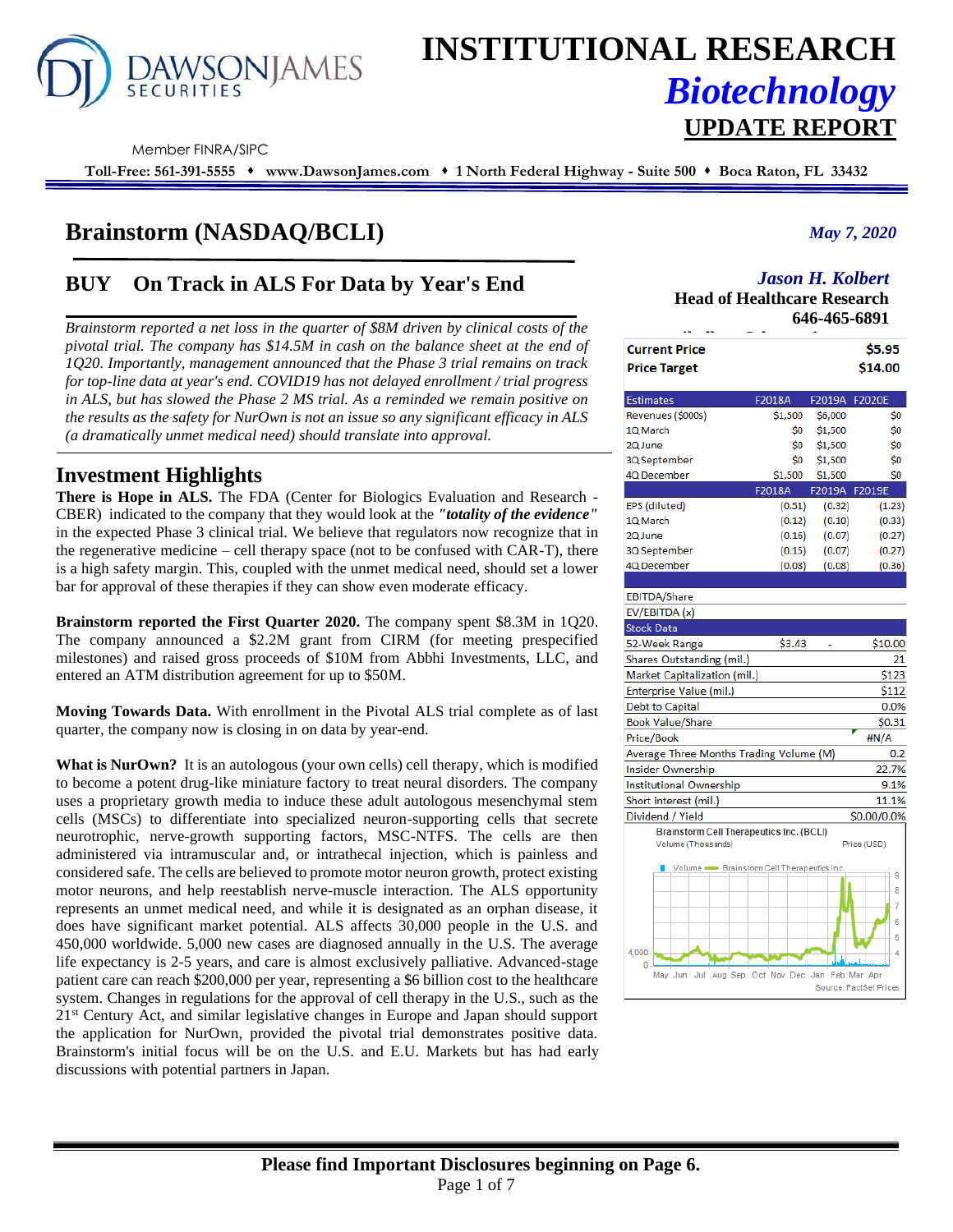

Will the Phase 3 trial be successful? The enrollment criteria for the pivotal trial is designed to include only the fast-progressing patients who demonstrated superior outcomes in the prior Phase 2 trial. In this way, we view the trial as ""nriched.""The trial itself is a 200 patient, randomized, placebo-controlled, double-blind, multi-dose trial conducted at six sites in the U.S. The primary outcome measure for the study will also use the ALSFR-S score responder analysis. We also note that these ALS patients in the current pivotal trial can now be treated with multiple doses. Once the patient's cells are initially harvested, they will be sent to the lab where they can be processed and then cryopreserved. Brainstorm has already successfully demonstrated the equivalence of cryopreserved cells to fresh cells. We view cryopreservation as an important part of the Brainstorm fundamental story as it allows a high cost of goods to be spread out across multiple doses, improving manufacturing margins. The idea of multiple doses is consistent with our knowledge of how cell therapy works, as cells have a half-life, and doses will need to be refreshed over the course of treatment.

**Valuation.** While the stock and its market capitalization have risen to just over \$139M, we still view the company as trading at a distressed valuation. Brainstorm today is now a pivotal company with a product that has an orphan designation, in a market where the need is both desperate and unmet. The Phase 2 trial demonstrated a high safety margin, so if efficacy is demonstrated in the pivotal trial, it creates a favorable risk-reward scenario. This, combined with changes in legislation around the approval of cell therapy in the U.S., Europe, and Japan, should create, in our opinion, a significant opportunity. In our model, we apply a 50% probability of success in our therapeutic models and a 30% discount rate in our valuation metrics. We assume dilution in our model too. Using these metrics, we model the market potential and discount back in our FCFF, discounted EPS, and sum-of-the-parts models, rounded to the nearest whole number to arrive at a \$14.00 price target.

**Risk to our thesis, include the following:** (1) clinical; (2) regulatory; (3) commercial; (4) manufacturing; (5) financial; (6) liability; and (7) intellectual property.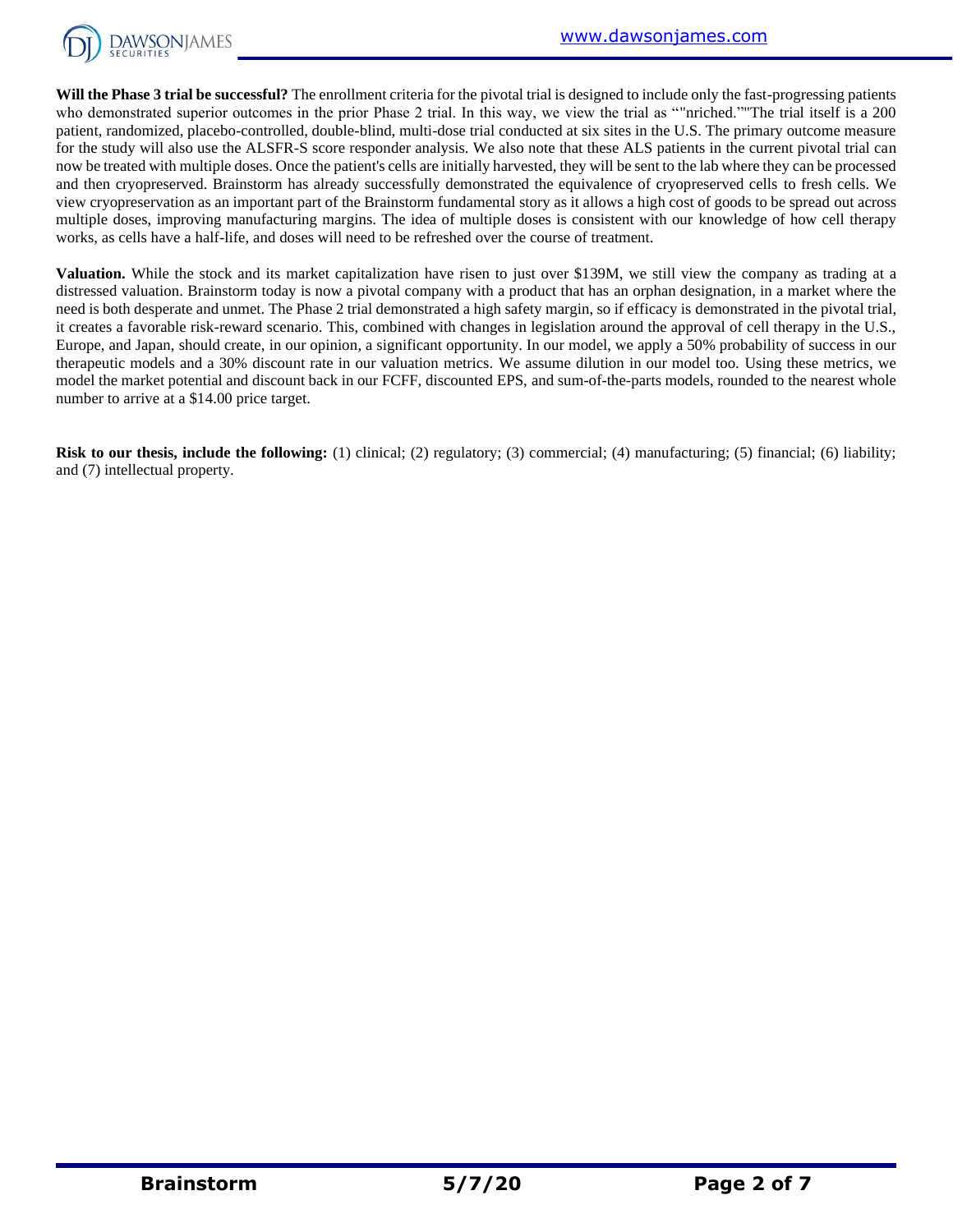

**Valuation Analysis.** Given the fact that the company's market capitalization is approximately  $\frac{1}{2}$  and  $\frac{1}{2}$  million, we still see the valuation as distressed. We see a company with a pivotal trial, orphan designation, in a market where the need is both desperate and unmet. The Phase 2 trial demonstrated an excellent safety profile, and the results helped to enrich the probability of a successful pivotal trial by identifying the importance of excluding slow-progressing patients. If the pivotal trial shows statistically significant p-values combined with changes in legislation around the approval of cell therapy in the U.S., Europe, and Japan, we could see a large global market opportunity. We also take note that the Phase 3 trial is being supported with non-dilutive capital from CIRM and the Israeli Innovative Authority.

#### **Product Modeling Assumptions**

- 1. We assume NurOwn's Phase 3 trial will demonstrate p-values on the primary and secondary endpoints and qualify for review and approval in the U.S. and Europe.
- 2. We assume pricing of \$151,000 per patient during the life of the patient, or duration of treatment in the U.S. and \$139,000 in Europe. Our price assumptions could prove to be too conservative as cell-based therapies typically charge multiples of our assumptions. We do this for conservatism.
- 3. We reduce the patient population pool by 25% to account for patients who may not have access to therapy or insurance.
- 4. We apply a 50% probability of success in our model, as NurOwn is not yet approved, and we acknowledge the novel nature of both cell therapy, the variability of this disease, and the complex nature of using Phase 2 data to predict a Phase 3 trial outcome.
- 5. We have not assumed revenues beyond the U.S. and Europe.

#### **Exhibit 1. Market Model for the U.S. and Europe for Brainstorm's NurOwn in ALS Patients**

| <b>Exhibit 1. Market Model for the U.S. and Europe for Brainstorm's NurOwn in ALS Patients</b> |         |          |        |                          |        |         |          |           |           |           |           |           |           |             |           |           |
|------------------------------------------------------------------------------------------------|---------|----------|--------|--------------------------|--------|---------|----------|-----------|-----------|-----------|-----------|-----------|-----------|-------------|-----------|-----------|
| <b>Amyotrophic Lateral Sclerosis (ALS)</b>                                                     |         |          |        |                          |        |         |          |           |           |           |           |           |           |             |           |           |
| ALS revenues model (US)                                                                        | 2013    | 2014     | 2015   | 2016                     | 2017   | 2018    | 2019     | 2020      | 2021      | 2022      | 2023      | 2024      | 2025      | 2026        | 2027      | 2028      |
| ALS Prevalance                                                                                 | 30,000  | 30,300   | 30,603 | 30,909                   | 31,218 | 31.530  | 31,846   | 32.164    | 32.486    | 32.811    | 33.139    | 33,470    | 33.805    | 34.143      | 34.484    | 34,829    |
| Market Size Growth                                                                             | 1%      | 1%       | 1%     | 1%                       | 1%     | 1%      | 1%       | 1%        | 1%        | 1%        | 1%        | 1%        | $1\%$     | 1%          | 1%        | 1%        |
| Eligible patients with insurance (75%)                                                         | 22,500  | 22.725   | 22.952 | 23.182                   | 23.414 | 23.648  | 23.884   | 24.123    | 24.364    | 24,608    | 24.854    | 25.103    | 25.354    | 25.607      | 25.863    | 26,122    |
| <b>Market Penetration</b>                                                                      | 0%      | 0%       | 0%     | 0%                       | 0%     | 0%      | 0%       | 0%        | 0%        | 4%        | 10%       | 15%       | 20%       | 25%         | 30%       | 34%       |
| <b>Treatable Patients</b>                                                                      | $\circ$ | $\Omega$ |        | $\Omega$                 |        | $\circ$ | $\Omega$ |           |           | 984       | 2485      | 3765      | 5071      | 6402        | 7759      | 8881      |
|                                                                                                |         |          |        |                          |        |         |          |           |           |           |           |           | $\Omega$  | $\Omega$    | $\Omega$  | $\Omega$  |
| Average Price of Therapy                                                                       |         |          |        |                          |        |         |          | \$151,000 | \$154.020 | \$157,100 | \$160,242 | \$163,447 | \$166,716 | \$170,051   | \$173,452 | \$176,921 |
| Price Growth                                                                                   | 0%      | 0%       | 0%     | 0%                       | 0%     | 0%      | 0%       | 2%        | 2%        | 2%        | 2%        |           | 2%        |             |           | 2%        |
| <b>Total Sales (\$M)</b>                                                                       |         |          |        |                          |        |         |          |           |           | 154.637   | 398.266   | 615,441   | 845.370   | \$1.088,625 |           | 1,571,305 |
| Probability of Approval                                                                        |         |          |        |                          |        |         |          |           | 50%       | 50%       | 50%       | 50%       | 50%       | 50%         | 50%       | 50%       |
| Total Sales (US) (\$M)                                                                         |         |          |        | $\overline{\phantom{a}}$ |        |         |          |           |           | 77.318    | 199.133   | 307.721   | 422.685   | 544,313     | 672.901   | 785.652   |

|                                            | $\sim$      | $\sim$     | $\sim$ | $\sim$ $\sim$ | $\sim$ | $\sim$   | $\sim$ $\sim$ | $-10$     | $-10$     | $-14$     | $\sim$ $\sim$ | $-10$       | $-11$          | $-10$       | $-10$             | $-10$     |
|--------------------------------------------|-------------|------------|--------|---------------|--------|----------|---------------|-----------|-----------|-----------|---------------|-------------|----------------|-------------|-------------------|-----------|
| <b>Total Sales (\$M)</b>                   |             |            |        |               |        |          |               |           |           | 154,637   | 398.266       | 615.441     | 's.<br>845.370 | \$1,088,625 | S 1.345,802<br>г. | 1,571,305 |
| Probability of Approval                    |             |            |        |               |        |          |               |           | 50%       | 50%       | 50%           | 50%         | 50%            | 50%         | 50%               | 50%       |
| Total Sales (US) (\$M)                     |             |            |        |               |        |          |               |           |           | 77,318    | 199.133       | 307.721     | 422.685        | 544.313     | 672.901           | 785,652   |
|                                            |             |            |        |               |        |          |               |           |           |           |               |             |                |             |                   |           |
| <b>Amyotrophic Lateral Sclerosis (ALS)</b> |             |            |        |               |        |          |               |           |           |           |               |             |                |             |                   |           |
| ALS revenues model (Europe)                | 2013        | 2014       | 2015   | 2016          | 2017   | 2018     | 2019          | 2020      | 2021      | 2022      | 2023          | 2024        | 2025           | 2026        | 2027              | 2028      |
| ALS Prevalance                             | 55,000      | 55,550     | 56,106 | 56,667        | 57,233 | 57,806   | 58,384        | 58,967    | 59,557    | 60,153    | 60,754        | 61,362      | 61,975         | 62,595      | 63,221            | 63,853    |
| Market Size Growth                         | 1%          | 1%         | 1%     | 1%            | 1%     | 1%       | 1%            | 1%        | 1%        | 1%        | 1%            | 1%          | 1%             | 1%          | 1%                | 1%        |
| Eligible patients with insurance (75%)     | 41,250      | 41,663     | 42.079 | 42,500        | 42,925 | 43,354   | 43,788        | 44,226    | 44,668    | 45,115    | 45,566        | 46,021      | 46.482         | 46,946      | 47.416            | 47,890    |
| <b>Market Penetration</b>                  | 0%          | 0%         | 0%     | 0%            | 0%     | 0%       | 0%            | 0%        | 2%        | 5%        | 10%           | 15%         | 20%            | 25%         | 30%               | 34%       |
| <b>Treatable Patients</b>                  | $\mathbf 0$ | $^{\circ}$ |        | $\Omega$      | O      | $\Omega$ | O             | C         | 893       | 2256      | 4557          | 6903        | 9296           | 11737       | 14225             | 16283     |
|                                            |             |            |        |               |        |          |               |           |           |           |               |             |                |             | $\Omega$          |           |
| Average Cost of Therapy                    | \$0         | \$0        | \$0    | \$0           | \$0    | \$0      | \$0           | \$139,000 | \$141,780 | \$144,616 | \$147,508     | \$150.458   | \$153,467      | \$156,537   | \$159,667         | \$162,861 |
| Price Growth                               | 0%          | 0%         | 0%     | 0%            | 0%     | 0%       | 0%            | 2%        | 2%        | 2%        | 2%            | 2%          | 2%             | 2%          | 2%                | 2%        |
| <b>Total Sales (\$M)</b>                   |             |            |        |               |        |          |               |           | 126,660   | 326.213   | 672.130       | \$1.038.642 | \$1,426,678    | \$1.837.205 | \$2.271.226       | 2,651,793 |
| Probability of Approval                    |             |            |        | 0%            | 0%     | 0%       | 0%            | 50%       | 50%       | 50%       | 50%           | 50%         | 50%            | 50%         | 50%               | 50%       |
| Total Sales (Europe) (\$M)                 |             |            |        |               |        |          |               |           | 63.330    | 163.107   | 336.065       | 519.321     | 713.339        | 918,603     | \$1,135,613       | 1,325,897 |
| Source: Dawson James estimates.            |             |            |        |               |        |          |               |           |           |           |               |             |                |             |                   |           |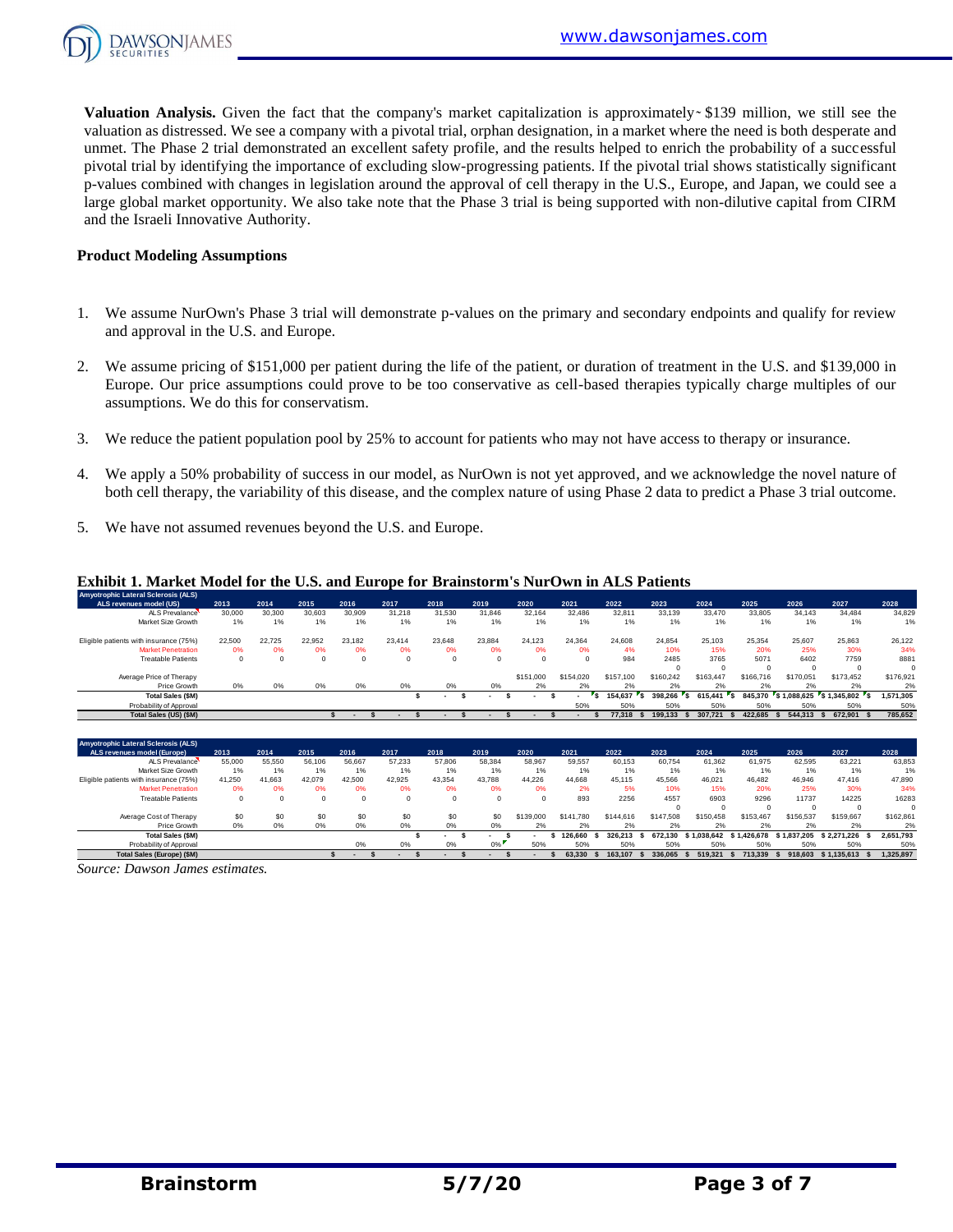

**Valuation.** Our product models feed into our income statement and allow us to apply valuation metrics. For conservatism, we apply a 50% probability of approval in our product models as NurOwn is a new and novel therapy in a variable disease. Our product model reflects our assumptions for the product launch dates, product attributes, and pricing to determine the future revenue streams. Our valuation conclusion is an equally-weighted average of our FCFF, EPS, and sum-of-the-parts analysis discounted at a rate of 30% to account for the risks of development-stage products. For companies that are well established with mature products and revenues, we typically will use a 10% risk rate. For companies in the early stages of product commercialization, we typically choose a higher risk rate of 15%. For Brainstorm, we use our maximum risk rate of 30% as the company does not yet have an approved therapeutic product. Our model does assume a capital raise, and our valuation is based on a fully-diluted out-year share forecast.

#### **Exhibit 2. Discounted Free-Cash-Flow Model**

| Average         | D۵ |
|-----------------|----|
| Price Target \$ |    |
| Year            |    |

|                                    | Average $\phi$          | 14.UU         |                          |                          |           |           |           |           |                          |                          |                          |         |         |         |         |
|------------------------------------|-------------------------|---------------|--------------------------|--------------------------|-----------|-----------|-----------|-----------|--------------------------|--------------------------|--------------------------|---------|---------|---------|---------|
|                                    | Price Target \$<br>Year | 11.00<br>2020 |                          |                          |           |           |           |           |                          |                          |                          |         |         |         |         |
| DCF Valuation Using FCF (mln):     |                         |               |                          |                          |           |           |           |           |                          |                          |                          |         |         |         |         |
| units ('000 - Cnd\$)               |                         |               | 2016A                    | 2017A                    | 2018E     | 2019E     | 2020E     | 2021E     | 2022E                    | 2023E                    | 2024E                    | 2025E   | 2026E   | 2027E   | 2028E   |
| EBIT (Earnings before income tax)  |                         |               | (4,982)                  | (4,952)                  | (10, 226) | (23, 253) | (48, 303) | (20, 469) | 40,662                   | 142,963                  | 244,221                  | 351,460 | 464,949 | 584,967 | 690,069 |
| Tax Rate                           |                         |               | 0%                       | 0%                       | 0%        | 0%        | 0%        | 5%        | 10%                      | 15%                      | 20%                      | 25%     | 30%     | 35%     | 37%     |
| EBIT(1-t) Earnings afer income tax |                         |               | (4,982)                  | (4,952)                  | (10, 226) | (23, 253) | (48, 303) | (19, 445) | 36,596                   | 121,518                  | 195,377                  | 263,595 | 325,464 | 380,228 | 434,743 |
| CapEx (equipment)                  |                         |               | (103)                    | (180)                    | (261)     | (473)     | (7)       | $\sim$    | $\overline{\phantom{a}}$ | $\sim$                   | $\overline{\phantom{a}}$ |         |         |         |         |
| Depreciation                       |                         |               | $\overline{\phantom{a}}$ | $\overline{\phantom{a}}$ |           | $\sim$    | $\sim$    | ٠         |                          | $\overline{\phantom{a}}$ | $\overline{\phantom{a}}$ |         |         |         |         |
| Change in NWC<br>FCF               |                         |               |                          |                          |           |           |           |           |                          |                          |                          |         |         |         |         |
|                                    |                         |               | (5,085)                  | (5, 132)                 | (10, 487) | (23, 726) | (48, 310) | (19, 445) | 36,596                   | 121,518                  | 195,377                  | 263,595 | 325,464 | 380,228 | 434,743 |
| PV of FCF                          |                         |               | (14, 523)                | (11, 275)                | (17, 723) | (30, 844) | (48, 310) | (14,958)  | 21,654                   | 55,311                   | 68,407                   | 70,994  | 67,428  | 60,596  | 53,295  |
| Discount Rate                      |                         |               | 30%                      |                          |           |           |           |           |                          |                          |                          |         |         |         |         |
| Long Term Growth Rate              |                         |               | 1%                       |                          |           |           |           |           |                          |                          |                          |         |         |         |         |
| <b>Terminal Cash Flow</b>          |                         |               | 1,514,106                |                          |           |           |           |           |                          |                          |                          |         |         |         |         |
| Terminal Value YE2023              |                         |               | 185,613                  |                          |           |           |           |           |                          |                          |                          |         |         |         |         |
| <b>NPV</b>                         |                         |               | 520,031                  |                          |           |           |           |           |                          |                          |                          |         |         |         |         |
| NPV-Debt                           |                         |               |                          |                          |           |           |           |           |                          |                          |                          |         |         |         |         |
| Shares out ('000)                  |                         |               | 45,916                   | 2028E                    |           |           |           |           |                          |                          |                          |         |         |         |         |
| NPV Per Share                      |                         | S             | 11.33                    |                          |           |           |           |           |                          |                          |                          |         |         |         |         |
| Source: Dawson James Securities    |                         |               |                          |                          |           |           |           |           |                          |                          |                          |         |         |         |         |

#### **Exhibit 3. EPS Model**

| <b>Current Year</b>      | 2020       |
|--------------------------|------------|
| Year of EPS              | 2023       |
| <b>Earnings Multiple</b> | 10         |
| <b>Discount Factor</b>   | 30%        |
| <b>Selected Year EPS</b> | \$<br>2.70 |
| <b>NPV</b>               | 12.29      |

| Current Year<br>Year of EPS |    | 2020<br>2023 |          |      |         | Discount Rate and Earnings Multiple Varies, Year is Constant | 2023 EPS |         |               |        |
|-----------------------------|----|--------------|----------|------|---------|--------------------------------------------------------------|----------|---------|---------------|--------|
| Earnings Multiple           |    | 10           |          | 12.3 | 5%      | 10%                                                          | 15%      | 20%     | 25%           | 30%    |
|                             |    |              | Earnings |      |         |                                                              |          |         |               |        |
| Discount Factor             |    | 30%          | Multiple | 0    | \$0.00  | \$0.00                                                       | \$0.00   | \$0.00  | \$0.00        | \$0.00 |
| Selected Year EPS           | ٩. | 2.70         |          |      | \$11.66 | \$10.14                                                      | \$8.88   | \$7.81  | $$6.91$ \$    | 6.14   |
| <b>NPV</b>                  |    | 12.29        |          | 10   | \$23.32 | \$20.29                                                      | \$17.75  | \$15.62 | $$13.82$ \$   | 12.29  |
|                             |    |              |          | 15   | \$34.99 | \$30.43                                                      | \$26.63  | \$23.44 | \$20.74<br>-S | 18.43  |
|                             |    |              |          | 20   | \$46.65 | \$40.57                                                      | \$35.51  | \$31.25 | \$27.65<br>-S | 24.58  |
|                             |    |              |          | 25   | \$58.31 | \$50.71                                                      | \$44.38  | \$39.06 | \$34.56<br>S. | 30.72  |
|                             |    |              |          | 30   | \$69.97 | \$60.86                                                      | \$53.26  | \$46.87 | \$41.47<br>-S | 36.87  |
|                             |    |              |          | 35   | \$81.63 | \$71.00                                                      | \$62.13  | \$54.69 | $$48.38$ \$   | 43.01  |

#### **Exhibit 4. Sum-of-the-Parts Model**

|                                          |       | Source: Dawson James estimates. |                |           |                 |          |
|------------------------------------------|-------|---------------------------------|----------------|-----------|-----------------|----------|
| <b>Exhibit 4. Sum-of-the-Parts Model</b> |       |                                 |                |           |                 |          |
| Brainstorm Cell Therapeutics, Inc (BCLI) | LT Gr | Discount Rate                   | Yrs, to Mkt    | % Success | Peak Sales MM's | Term Val |
| <b>Nurown</b>                            | $1\%$ | 30%                             | $\overline{2}$ | 70%       | \$750           | \$2,586  |
| <b>ALS</b>                               |       |                                 |                |           |                 | \$16.33  |
| <b>Nurown</b>                            | $1\%$ | 50%                             | 5              | 50%       | \$500           | \$1,020  |
| <b>Pre-Clinical Pipeline</b>             |       |                                 |                |           |                 | \$1.02   |
| Net Margin                               |       |                                 |                |           |                 | 70%      |
| <b>MM Shrs OS</b>                        |       |                                 |                |           |                 | 46       |
| <b>Total</b>                             |       |                                 |                |           |                 | \$17.36  |

*Source: Dawson James Securities*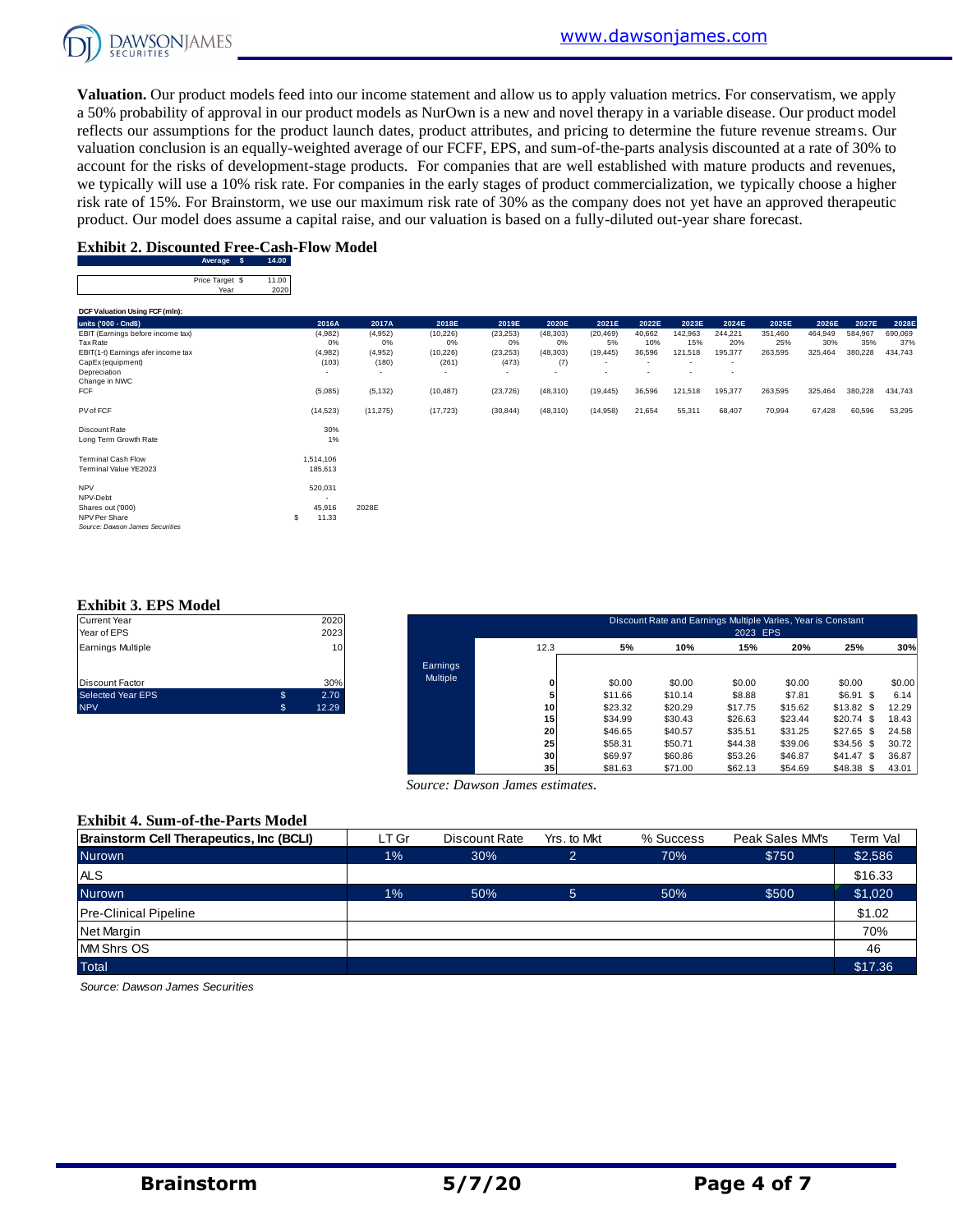

### **Exhibit 5. Income Statement**

| Brainstorm Cell Therapeutics, Inc.: Income Statement (\$000) |         |              |           |                          |           |            |                |                          |           |         |         |         |           |           |           |           |
|--------------------------------------------------------------|---------|--------------|-----------|--------------------------|-----------|------------|----------------|--------------------------|-----------|---------|---------|---------|-----------|-----------|-----------|-----------|
| <b>Brainstorm Cell Therapeutics.: YE Dec. 31</b>             | 2017A   | 2018E        | 2019A     | 1Q20A                    | 2020E     | 3Q20E      | 4Q20E          | 2020E                    | 2021E     | 2022E   | 2023E   | 2024E   | 2025E     | 2026E     | 2027E     | 2028E     |
| Nurown™ (U.S. sales)                                         |         |              |           |                          |           |            |                | $\overline{\phantom{a}}$ | ۰.        | 77,318  | 199,133 | 307,721 | 422,685   | 544,313   | 672,901   | 785,652   |
| Nurown™ (EU sales)                                           |         |              |           |                          |           |            |                |                          | 63,330    | 163,107 | 336,065 | 519,321 | 713,339   | 918,603   | 1,135,613 | 1,325,897 |
| Supportive Development Grant Revenue                         |         | 1.500        |           |                          |           |            |                |                          |           |         |         |         |           |           |           |           |
| <b>Total Product Sales</b>                                   |         | 1.500        | 6.000     | <b>COL</b>               | and the   | <b>COL</b> | <b>Section</b> | $\sim 10$                | 63.330    | 240.425 | 535.198 | 827.041 | 1.136.024 | 1.462.915 | 1.808.514 | 2,111,549 |
| <b>Expenses</b>                                              |         |              |           |                          |           |            |                |                          |           |         |         |         |           |           |           |           |
| Cost of goods sold                                           |         |              |           |                          |           |            | ٠              | $\sim$                   | 41,165    | 156,276 | 347,879 | 537,577 | 738,416   | 950,895   | 1,175,534 | 1,372,507 |
| <b>COGS % of Revenue</b>                                     |         |              |           | 75%                      | 75%       | 75%        | 75%            | #DIV/0!                  | 65%       | 65%     | 65%     | 65%     | 65%       | 65%       | 65%       | 65%       |
| Research and development                                     | 977     | 5.933        | 17.204    | 5.948                    | 6.007     | 6,068      | 6,128          | 24,151                   | 24,634    | 25,127  | 25,630  | 26,142  | 26,665    | 27,198    | 27.742    | 28,297    |
| R&D % of Revenue                                             |         |              |           |                          |           |            |                |                          |           |         |         |         |           |           |           |           |
| SG&A                                                         | 4,022   | 5.793        | 5.797     | 2,360                    | 5,796     | 6,038      | 9,957          | 24,151                   | 18,000    | 18,360  | 18,727  | 19,102  | 19,484    | 19,873    | 20,271    | 20,676    |
| <b>SG&amp;A% of Revenue</b>                                  |         |              |           |                          |           |            |                |                          |           |         |         |         |           |           |           |           |
|                                                              |         |              |           |                          |           |            |                |                          |           |         |         |         |           |           |           |           |
| <b>Total expenses</b>                                        | 4.999   | 11.726       | 23.001    | 8.308                    | 11.804    | 12.105     | 16.085         | 48.303                   | 83.799    | 199,763 | 392.235 | 582.821 | 784.564   | 997.967   | 1.223.547 | 1,421,480 |
| Oper. Inc. (Loss)                                            | (4,999) | (10, 226)    | (23,001)  | (8,308)                  | (11, 804) | (12, 105)  | (16,085)       | (48, 303)                | (20, 469) | 40,662  | 142,963 | 244,221 | 351,460   | 464,949   | 584,967   | 690,069   |
| Financial income expenses, net                               | 47      |              | (252)     | 194                      |           |            |                |                          |           |         |         |         |           |           |           |           |
| Taxes on income                                              |         |              |           |                          |           |            |                |                          |           |         |         |         |           |           |           |           |
| Other income                                                 |         |              |           |                          |           |            |                |                          |           |         |         |         |           |           |           |           |
| <b>Pre-tax income</b>                                        | (4,952) | (10.226)     | (23.253)  | (8, 114)                 | (11.804)  | (12, 105)  | (16,085)       | (48, 303)                | (20, 469) | 40.662  | 142.963 | 244.221 | 351.460   | 464.949   | 584.967   | 690,069   |
| Income Tax Benefit (Provision)                               | ٠       | $\sim$       | $\sim$    | $\overline{\phantom{a}}$ | $\sim$    |            | $\sim$         | $\sim$                   | (1,023)   | 4,066   | 21,444  | 48,844  | 87,865    | 139,485   | 204,738   | 255,325   |
| <b>Tax Rate</b>                                              | 0%      | <sub>0</sub> | 0%        | 0%                       | 0%        | 0%         | 0%             | 0%                       |           | 10%     | 15%     | 20%     | 25%       | 30%       | 35%       | 37%       |
| <b>GAAP Net Income (loss)</b>                                | (4,952) | (10, 165)    | (23, 253) | (8, 114)                 | (11, 804) | (12, 105)  | (16,085)       | (48, 109)                | (19, 445) | 36,596  | 121,518 | 195,377 | 263,595   | 325,464   | 380,228   | 434,743   |
| <b>GAAP-EPS</b>                                              | (0.26)  | (0.51)       | (1.06)    | (0.33)                   | (0.27)    | (0.27)     | (0.36)         | (1.23)                   | (0.44)    | 0.82    | 2.70    | 4.32    | 5.81      | 7.15      | 8.31      | 9.47      |
| Non GAAP EPS (dil)                                           | (0.26)  | (0.51)       | (1.06)    | (0.33)                   | (0.27)    | (0.27)     | (0.36)         | (1.23)                   | (0.44)    | 0.82    | 2.70    | 4.32    | 5.81      | 7.15      | 8.31      | 9.47      |
| Wgtd Avg Shrs (Bas) - '000s                                  | 18,777  | 19.989       | 21,906    | 24.424                   | 34.426    | 34.430     | 34,433         | 31,928                   | 34.442    | 34,456  | 34,469  | 34,483  | 34,497    | 34,511    | 34,525    | 34,538    |
| Wgtd Avg Shrs (Dil) - '000s                                  | 18,777  | 20.036       | 21,906    | 24.424                   | 44.448    | 44.493     | 44.537         | 39,476                   | 44.649    | 44.828  | 45.007  | 45.187  | 45.368    | 45,550    | 45.733    | 45,916    |

*Source: Dawson James estimates.*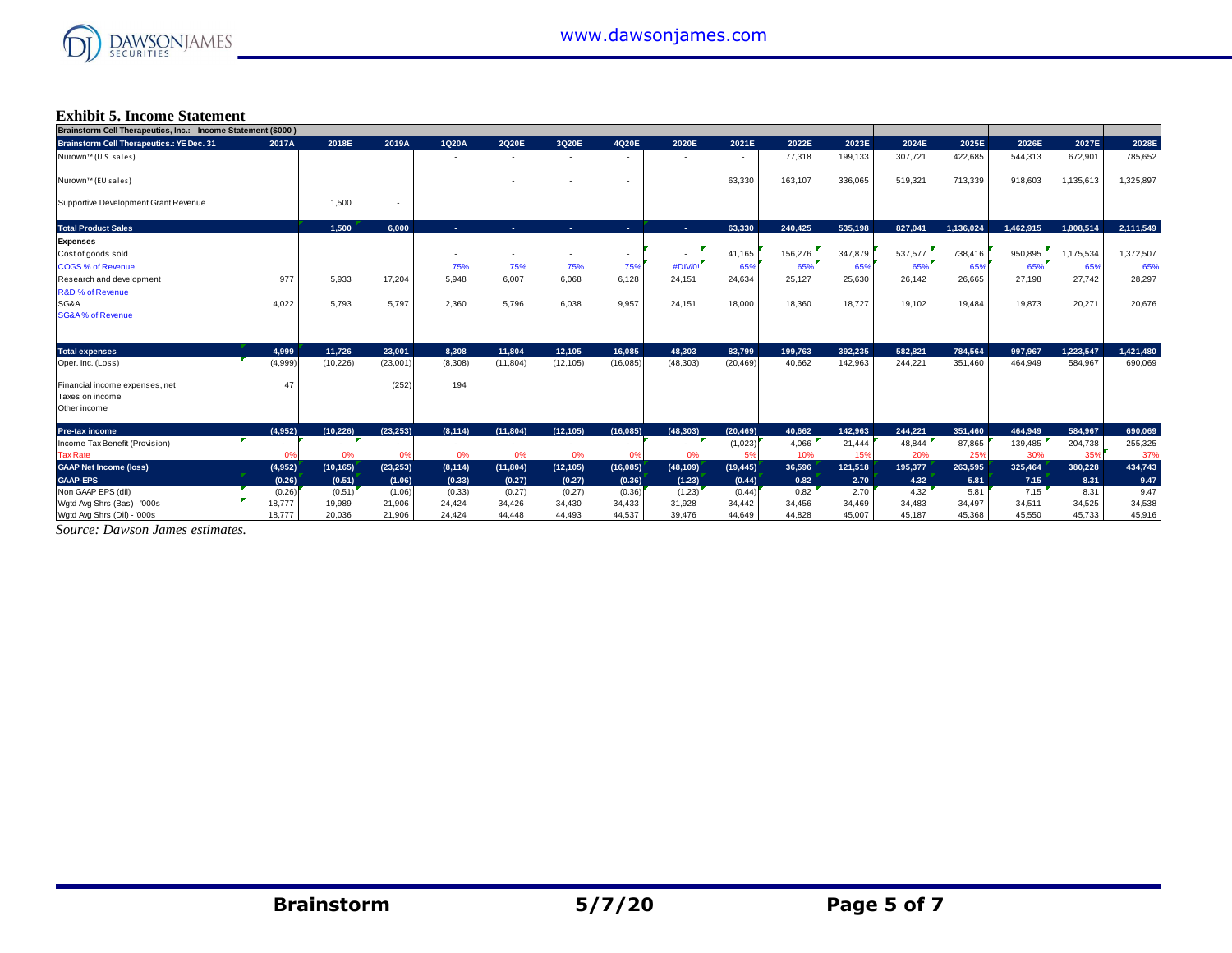

Companies mentioned in this report:

#### **Important Disclosures:**

#### **Price Chart:**



Price target and ratings changes over the past three years:

- Initiated Buy December 20, 2018 Price Target \$12.00
- Update Buy May 23, 2019 Price Target \$12.00
- Update Buy August 14, 2019 Price Target \$12.00
- Update Buy October 15, 2019 Price Target \$12.00
- Update Buy November 20, 2019 Price Target \$12.00
- Update Buy February 12, 2020 Price Target \$12.00
- Update Buy February 19, 2020 Price Target \$14.00

Update - Buy – May 7, 2020 – Price Target \$14.00

Dawson James Securities, Inc. (the ""irm"" is a member of the Financial Industry Regulatory Authority (""INRA"" and the Securities Investor Protection Corporation (""IPC"".

The Firm does not make a market in the securities of the subject company(s). The Firm has NOT engaged in investment banking relationships with BCLI in the prior twelve months, as a manager or co-manager of a public offering and has NOT received compensation resulting from those relationships. The Firm may seek compensation for investment banking services in the future from the subject company(s). The Firm has received other compensation from the subject company(s) in the last 12 months for services unrelated to managing or co-managing of a public offering.

Neither the research analyst(s) whose name appears on this report nor any member of his (their) household is an officer, director or advisory board member of these companies. The Firm and/or its directors and employees may own securities of the company(s) in this report and may increase or decrease holdings in the future. As of April 30, 2020, the Firm as a whole did not beneficially own 1% or more of any class of common equity securities of the subject company(s) of this report. The Firm, its officers, directors, analysts or employees may affect transactions in and have long or short positions in the securities (or options or warrants related to those securities) of the company(s) subject to this report. The Firm may affect transactions as principal or agent in those securities.

Analysts receive no direct compensation in connection with the Firm's investment banking business. All Firm employees, including the analyst(s) responsible for preparing this report, may be eligible to receive non-product or service-specific monetary bonus compensation that is based upon various factors, including total revenues of the Firm and its affiliates as well as a portion of the proceeds from a broad pool of investment vehicles consisting of components of the compensation generated by investment banking activities, including but not limited to shares of stock and/or warrants, which may or may not include the securities referenced in this report.